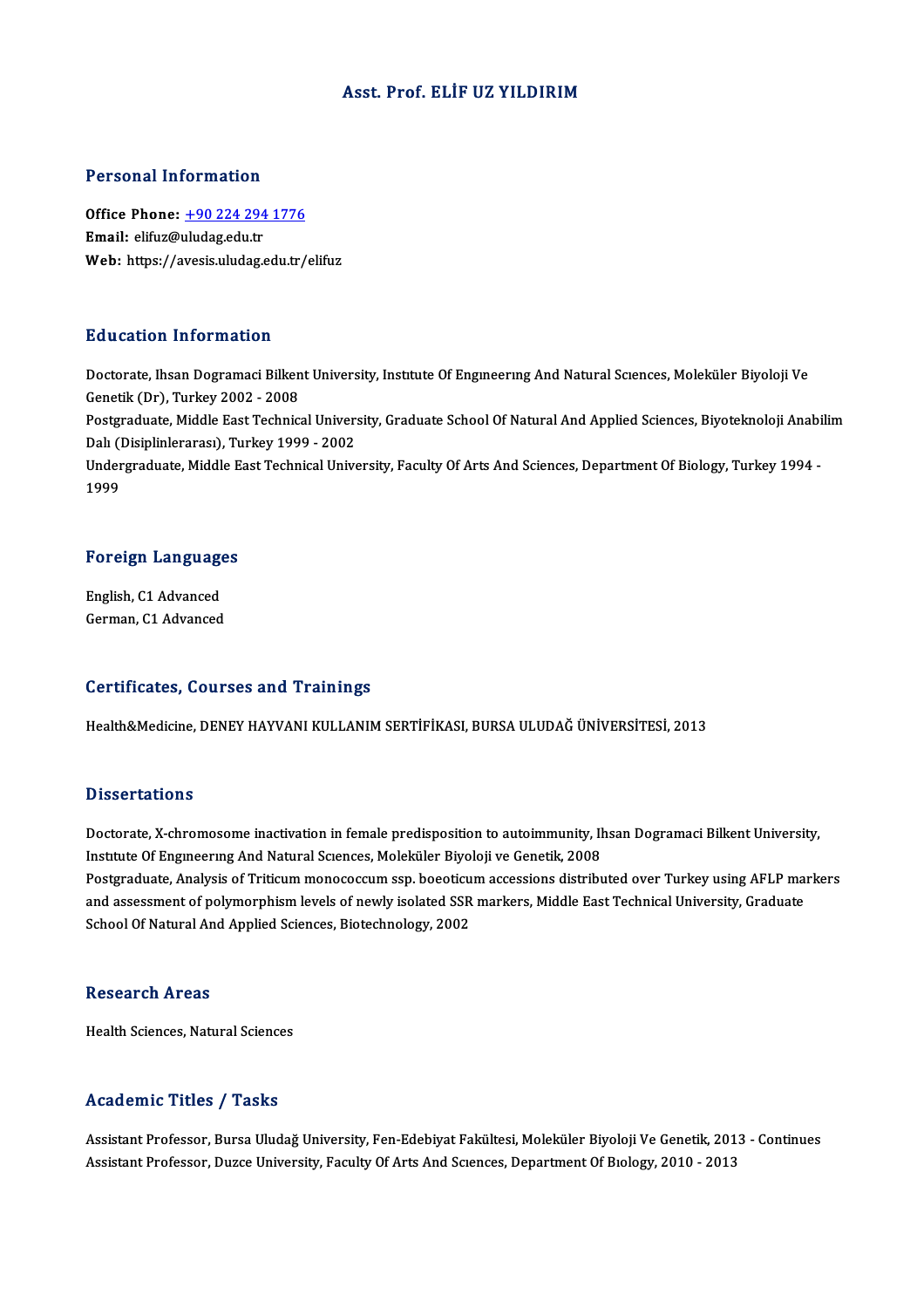#### Courses

Courses<br>Genetics of Psychiatric Disorders, Undergraduate, 2021 - 2022<br>Techniques in Molecular Biology, Undergraduate, 2021, 2022 Sources<br>Genetics of Psychiatric Disorders, Undergraduate, 2021 - 2022<br>Techniques in Molecular Biology, Undergraduate, 2021 - 2022<br>Creduation Preject II Undergraduate, 2021 - 2022 Genetics of Psychiatric Disorders, Undergraduate, 2<br>Techniques in Molecular Biology, Undergraduate, 2<br>Graduation Project II, Undergraduate, 2021 - 2022<br>Enigonaties, Bestspaduate, 2021 - 2022 Techniques in Molecular Biology, Under<br>Graduation Project II, Undergraduate, 2<br>Epigenetics, Postgraduate, 2021 - 2022<br>Constige of Compley Disordors, Undergr Epigenetics, Postgraduate, 2021 - 2022<br>Genetics of Complex Disorders, Undergraduate, 2021 - 2022 Epigenetics, Postgraduate, 2021 - 2022<br>Genetics of Complex Disorders, Undergraduate, 2021 - 20<br>Human Molecular Genetics, Undergraduate, 2021 - 2022<br>Pevelopmental Biology, Undergraduate, 2021 - 2022 Genetics of Complex Disorders, Undergraduate, 2021<br>Human Molecular Genetics, Undergraduate, 2021 - 20<br>Developmental Biology, Undergraduate, 2021 - 2022<br>Human Molecular Constice, Bestanduate, 2021 - 2022 Human Molecular Genetics, Undergraduate, 2021 - 202<br>Developmental Biology, Undergraduate, 2021 - 2022<br>Human Molecular Genetics, Postgraduate, 2021 - 2022<br>Human Conetics, Undergraduate, 2021 - 2022 Developmental Biology, Undergraduate, 2021 - 2022<br>Human Molecular Genetics, Postgraduate, 2021 - 2022<br>Human Genetics, Undergraduate, 2021 - 2022 GraduationProject I-EU,Undergraduate,2021 -2022

#### Advising Theses

Advising Theses<br>UZ YILDIRIM E., YALÇIN M., Merkezi yolla enjekte edilen nesfatin-1'in hipotalamusta siklooksijenaz ve lipoksijenaz<br>enzimleri üzerine etkisinin vestern blet väntemi ile erestrulmesu Bestereduate. A Jebel(Stu enzimleri<br>UZ YILDIRIM E., YALÇIN M., Merkezi yolla enjekte edilen nesfatin-1'in hipotalamusta siklooksijenaz ve lij<br>enzimleri üzerine etkisinin western blot yöntemi ile araştırılması, Postgraduate, A.Iqbal(Student), 2019<br>U enzimleri üzerine etkisinin western blot yöntemi ile araştırılması, Postgraduate, A.Iqbal(Student), 2019<br>UZ YILDIRIM E., ÖZEMRİ SAĞ Ş., Analysis of wide and variants obtained by new generationlayout method in individuals with mefv gene mutations:Retrospective work, Postgraduate, Z.Kurt(Student), 2019 UZ YILDIRIM E., ÖZEMRİ SAĞ Ş., Analysis of wide and variants obtained by new generationlayout method in indiv<br>with mefv gene mutations:Retrospective work, Postgraduate, Z.Kurt(Student), 2019<br>UZ YILDIRIM E., Comparing the g with mefv gene mutations:Retrospective work, Postgraduate, Z.Kurt(Student), 2019<br>UZ YILDIRIM E., Comparing the glut-1 (slc2a1) and glut-3 (slc2a3) genes and their targeted mirna expression c<br>different breast cancer cell li UZ YILDIRIM E., Comparing the glut-1 (slc2a1) and glut-3 (slc2a3) genes and their targeted mirna expression of<br>different breast cancer cell lines (skbr-3, mda-mb-231, mcf-7, htert), Postgraduate, B.DUNDAR(Student), 2017<br>UZ different breast cancer cell lines (skbr-3, mda-mb-231, mcf-7, htert), Postgraduate, B.DUNDAR(Student), 2017<br>UZ YILDIRIM E., Making knock-out of macaque morpheus gene (NPIPA1) using CRISPR/CAS method, Postgraduate,<br>K.PASPA

# K.PASPAL(Student), 2015<br>Articles Published in Journals That Entered SCI, SSCI and AHCI Indexes

- rticles Published in Journals That Entered SCI, SSCI and AHCI Indexes<br>I. Characterization and in silico analyses of the BRCA1/2 variants identified in individuals with<br>personal and/or family bistory of BBCA related sansers I. Characterization and in silico analyses of the BRCA1/2 variants identified in individuals with personal and/or family history of BRCA-related cancers Characterization and in silico analyses of<br>personal and/or family history of BRCA-<br>Pirim D., Kaya N., Yıldırım E., Sag S., Temel Ş. G.<br>INTERNATIONAL JOURNAL OF RIOLOGICAL M INTERNATIONAL JOURNAL OF BIOLOGICAL MACROMOLECULES, vol.162, pp.1166-1177, 2020 (Journal Indexed in SCI) Pirim<br>INTE<br>SCI)<br>Intre INTERNATIONAL JOURNAL OF BIOLOGICAL MACROMOLECULES, vol.162, pp.1166-1177, 2020 (Journal Indexentricularly injected nesfatin-1 activates central cyclooxygenase and lipoxygenase<br>II. Intracerebroventricularly injected nesfat
- SCI)<br>Intracerel<br>pathways<br><sup>Cuuone Pol</sub></sup> Intracerebroventricularly injected nesfatin-1 activates central cyclooxygenase and lipoxygenase<br>pathways<br>Guvenc-Bayram G., Altinbas B., Iqbal A., Cerci E., UDUM D., YILMAZ M. S. , ERDOST H., Yalcin-Ulger E., İLHAN T.,<br>ERSO

**pathways<br>Guvenc-Bayran<br>ERSOY F., et al.<br>AUTONOMIC N** Guvenc-Bayram G., Altinbas B., Iqbal A., Cerci E., UDUM D., YILMAZ M. S. , ERDOST H., Yalc<br>ERSOY F., et al.<br>AUTONOMIC NEUROSCIENCE-BASIC & CLINICAL, vol.226, 2020 (Journal Indexed in SCI)<br>Loss of Eunstian Mutations in ELMO

AUTONOMIC NEUROSCIENCE-BASIC & CLINICAL, vol.226, 2020 (Journal Indexed in SCI)

ERSOY F., et al.<br>AUTONOMIC NEUROSCIENCE-BASIC & CLINICAL, vol.226, 2020 (Journal Indexed in SCI)<br>III. Loss-of-Function Mutations in ELMO2 Cause Intraosseous Vascular Malformation by Impeding RAC1<br>Signaling Loss-of-Function Mutations in ELMO2 Cause Intraosseous Vascular Malformation by Impeding F<br>Signaling<br>Cetinkaya A., Xiong J. R. , VARGEL İ., KÖSEMEHMETOĞLU K., Canter H. I. , Gerdan O. F. , Longo N., Alzahrani A.,<br>Campa M.

Signaling<br>Cetinkaya A., Xiong J. R. , VARGEL<br>Camps M. P. , Taskiran E. Z. , et al.<br>AMERICAN JOUPNAL OF HUMAN Cetinkaya A., Xiong J. R. , VARGEL İ., KÖSEMEHMETOĞLU K., Canter H. I. , Gerdan O. F. , Longo N., Alzal<br>Camps M. P. , Taskiran E. Z. , et al.<br>AMERICAN JOURNAL OF HUMAN GENETICS, vol.99, no.2, pp.299-317, 2016 (Journal Inde

Camps M. P. , Taskiran E. Z. , et al.<br>AMERICAN JOURNAL OF HUMAN GENETICS, vol.99, no.2, pp.299-317, 2016 (Journal Indexed in SCI)<br>IV. STK4 (MST1) deficiency in two siblings with autoimmune cytopenias: A novel mutation

AMERICAN JOURNAL OF HUMAN GENETICS, vol.99, no.2, pp.299-317, 2016 (Journal Indexed in SCI)<br>STK4 (MST1) deficiency in two siblings with autoimmune cytopenias: A novel mutation<br>OSKAY HALAÇLI S., ÇAĞDAŞ AYVAZ D. N. , TAN Ç., STK4 (I<br>OSKAY F<br>Sanal O.<br>CLINICA OSKAY HALAÇLI S., ÇAĞDAŞ AYVAZ D. N. , TAN Ç., ERMAN B., UZ YILDIRIM E., YÜCE<br>Sanal O.<br>CLINICAL IMMUNOLOGY, vol.161, no.2, pp.316-323, 2015 (Journal Indexed in SCI)<br>TMCO1 Deficionay Gauses Autosomal Bosossiye Carobrofasist Sanal O.<br>CLINICAL IMMUNOLOGY, vol.161, no.2, pp.316-323, 2015 (Journal Indexed in SCI)<br>V. TMCO1 Deficiency Causes Autosomal Recessive Cerebrofaciothoracic Dysplasia

CLINICAL IMMUNOLOGY, vol.161, no.2, pp.316-323, 2015 (Journal Indexed in SCI)<br>TMCO1 Deficiency Causes Autosomal Recessive Cerebrofaciothoracic Dysplasia<br>ALANAY Y., Erguner B., Utine E., Hacariz O., ŞİMŞEK KİPER P. Ö. , TAŞ TMC01 Deficiency Causes A<br>ALANAY Y., Erguner B., Utine E.<br>Sagiroglu M. S. , Yuksel B., et al.<br>AMERICAN JOURNAL OF MEDIC Sagiroglu M. S. , Yuksel B., et al.<br>AMERICAN JOURNAL OF MEDICAL GENETICS PART A, vol.164, no.2, pp.291-304, 2014 (Journal Indexed in SCI)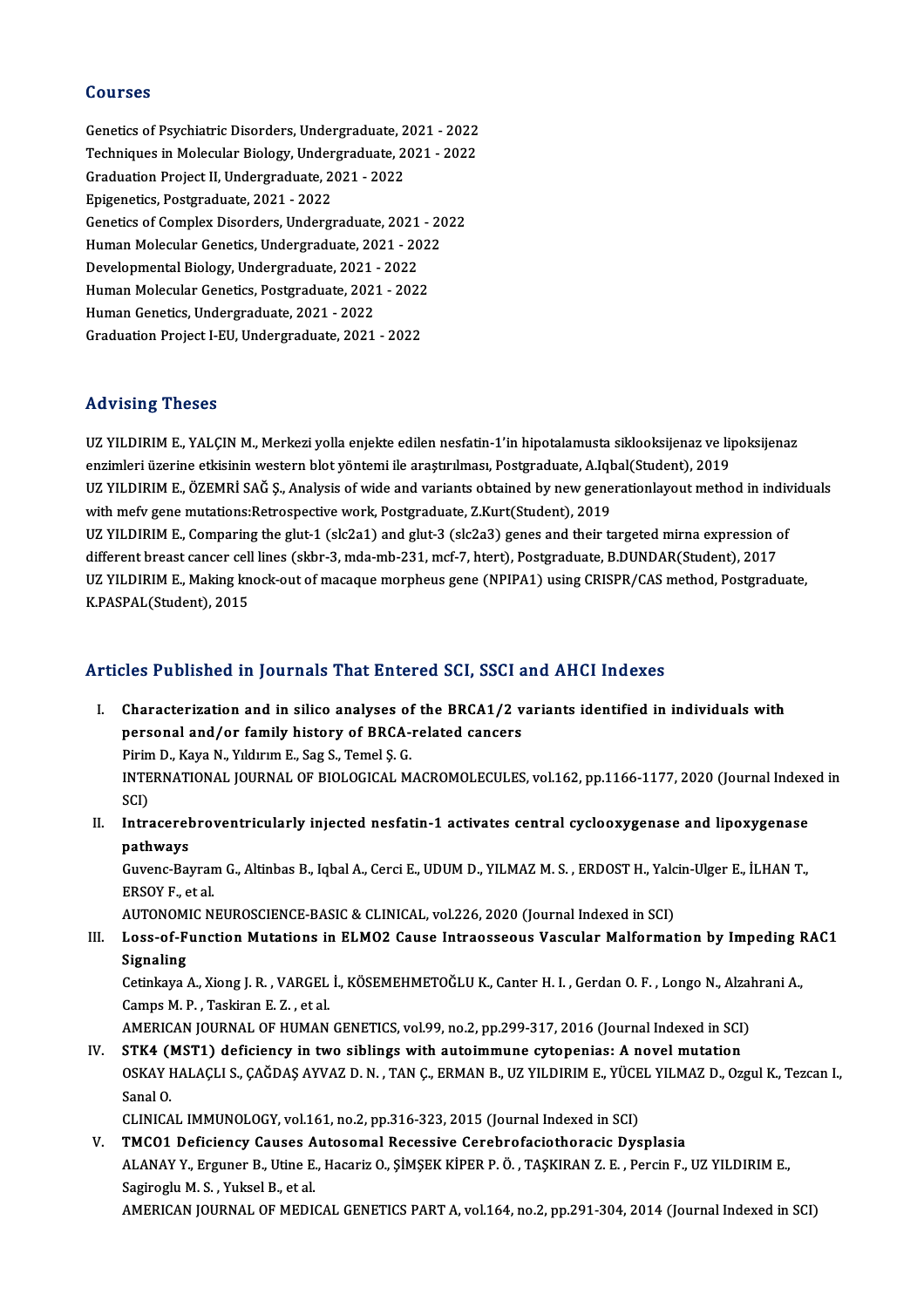VI. Mutations in IRX5 impair craniofacial development and germ cell migration via SDF1.<br>Pennard G. Strebl A. Shhoul M. Lee H. Menuman B. Neken S. Abebneb O. Ug E. Günen T. Veyse Bonnard C., Strobl A., Shboul M., Lee H., Merriman B., Nelson S., Ababneh O., Uz E., Güran T., Kayserili H., et al.<br>Nature genetics, vol.44, pp.709-13, 2012 (Journal Indexed in SCI) Mutations in IRX5 impair craniofacial development and ge<br>Bonnard C., Strobl A., Shboul M., Lee H., Merriman B., Nelson S., Ab<br>Nature genetics, vol.44, pp.709-13, 2012 (Journal Indexed in SCI)<br>KIE7 mutations sause fatal byd VII. KIF7 mutations cause fetal hydrolethalus and acrocallosal syndromes. Nature genetics, vol.44, pp.709-13, 2012 (Journal Indexed in SCI)<br>KIF7 mutations cause fetal hydrolethalus and acrocallosal syndromes.<br>Putoux A., Thomas S., Coene K., Davis E., Alanay Y., Ogur G., Uz E., Buzas D., Gomes C. KIF7 mutations cause fetal hydrolethalus and acrocallosa<br>Putoux A., Thomas S., Coene K., Davis E., Alanay Y., Ogur G., Uz E.,<br>Nature genetics, vol.43, pp.601-6, 2011 (Journal Indexed in SCI)<br>Agrapule sutasis related to cla Putoux A., Thomas S., Coene K., Davis E., Alanay Y., Ogur G., Uz E., Buzas D., Gomes C., Patrier S., et al.<br>Nature genetics, vol.43, pp.601-6, 2011 (Journal Indexed in SCI)<br>VIII. Agranulocytosis related to clozapine in mon Nature genetics, vol.43, pp.601-6, 201<br>Agranulocytosis related to clozap<br>multidrug resistance gene MDR1.<br>And Y. <sup>ilhon B.</sup> Göltas M. Pobacălu M Agranulocytosis related to clozapine in monozyg<br>multidrug resistance gene MDR1.<br>Anıl Y., İlhan B., Göktaş M., Babaoğlu M., Uz E., Yazıcı M.<br>Journal of clinical psychopharmaselogu val 31. pp.247 multidrug resistance gene MDR1.<br>Anıl Y., İlhan B., Göktaş M., Babaoğlu M., Uz E., Yazıcı M.<br>Journal of clinical psychopharmacology, vol.31, pp.247-9, 2011 (Journal Indexed in SCI) Anıl Y., İlhan B., Göktaş M., Babaoğlu M., Uz E., Yazıcı M.<br>Journal of clinical psychopharmacology, vol.31, pp.247-9, 2011 (Journal Indexed in SCI)<br>IX. Disruption of ALX1 causes extreme microphthalmia and severe facial cle Journal of clinical psychopharmacology, vol.31, pp.247-9, 2011 (Journal Index<br>Disruption of ALX1 causes extreme microphthalmia and severe facia<br>spectrum of autosomal-recessive ALX-related frontonasal dysplasia.<br>UnE Alanay Disruption of ALX1 causes extreme microphthalmia and severe facial clefting: expanding<br>spectrum of autosomal-recessive ALX-related frontonasal dysplasia.<br>Uz E., Alanay Y., Aktas D., Vargel I., Gucer S., Tuncbilek G., von E spectrum of autosomal-recessive ALX-related frontonasal dysplasia.<br>Uz E., Alanay Y., Aktas D., Vargel I., Gucer S., Tuncbilek G., von E., Yilmaz E., Deren O., Pos<br>American journal of human genetics, vol.86, pp.789-96, 2010 Uz E., Alanay Y., Aktas D., Vargel I., Gucer S., Tuncbilek G., von E., Yilmaz E., Der<br>American journal of human genetics, vol.86, pp.789-96, 2010 (Journal Indexe<br>X. ALX4 dysfunction disrupts craniofacial and epidermal deve American journal of human genetics, vol.86, pp.789-96, 2010 (Journal Indexed in SCI)<br>ALX4 dysfunction disrupts craniofacial and epidermal development.<br>Kayserili H., Uz E., Niessen C., Vargel I., Alanay Y., Tuncbilek G., Yi ALX4 dysfunction disrupts craniofacial and epidermal development.<br>Kayserili H., Uz E., Niessen C., Vargel I., Alanay Y., Tuncbilek G., Yigit G., Uyguner<br>Human molecular genetics, vol.18, pp.4357-66, 2009 (Journal Indexed i XI. Increased frequency of extremely skewed X chromosome inactivation in juvenile idiopathic arthritis. Human molecular genetics, vol.18, pp.4357-66, 2009 (Journal Indexed in SCI)<br>Increased frequency of extremely skewed X chromosome inactivation in juvenile idiopat<br>Uz E., Mustafa C., Topaloglu R., Bilginer Y., Dursun A., Kas Increased frequency of extremely skewed X chromosome inactivat<br>Uz E., Mustafa C., Topaloglu R., Bilginer Y., Dursun A., Kasapcopur O., Ozen S.<br>Arthritis and rheumatism, vol.60, pp.3410-2, 2009 (Journal Indexed in SCI)<br>Anal XII. Analysis of skewed X-chromosome inactivation in females with rheumatoid arthritis and autoimmune thyroid diseases. Arthritis and rheumatism, vol.60, pp.3410-2, 2009 (Journal Indexed in SCI) Analysis of skewed X-chromosome inactivation in females with rheumatoid arthritis an<br>thyroid diseases.<br>Chabchoub G., Uz E., Maalej A., Mustafa C., Rebai A., Mnif M., Bahloul Z., Farid N., Ozcelik T., Ayadi H.<br>Arthritis res thyroid diseases.<br>Chabchoub G., Uz E., Maalej A., Mustafa C., Rebai A., Mnif M., Bahloul<br>Arthritis research & therapy, vol.11, 2009 (Journal Indexed in SCI)<br>Extreme clanality in lymphablasteid, sell lines with impliest: Chabchoub G., Uz E., Maalej A., Mustafa C., Rebai A., Mnif M., Bahloul Z., Farid N., Ozcelik T., Ayadi H.<br>Arthritis research & therapy, vol.11, 2009 (Journal Indexed in SCI)<br>XIII. Extreme clonality in lymphoblastoid cell l Arthritis research & therapy, vol.11, 2009 (Journal Indexed in SCI)<br>Extreme clonality in lymphoblastoid cell lines with implicat<br>analyses. Extreme clonality in lymphoblastoid cell lines with implicati<br>analyses.<br>Plagnol V., Uz E., Wallace C., Stevens H., Clayton D., Ozcelik T., Todd J.<br>PlaS ana.yal 3, 2008 (Jaurnal Indaved in SCD) Plagnol V., Uz E., Wallace C., Stevens H., Clayton D., Ozcelik T., Todd J.<br>PloS one, vol.3, 2008 (Journal Indexed in SCI) XIV. Skewed X-chromosome inactivation in scleroderma. Uz E., Loubiere L., Gadi V., Ozbalkan Z., Stewart J., Nelson J., Ozcelik T. Clinical reviews inalergy&immunology,vol.34,pp.352-5,2008 (Journal Indexed inSCI) Uz E., Loubiere L., Gadi V., Ozbalkan Z., Stewart J., Nelson J., Ozcelik T.<br>Clinical reviews in allergy & immunology, vol.34, pp.352-5, 2008 (Journal Indexed in SCI)<br>XV. Mutations in the very low-density lipoprotein recept Clinical reviews in allergy & immunology,<br>Mutations in the very low-density lip<br>quadrupedal locomotion in humans.<br>Orgalik T. Altareu N. Hr E. Coglaven S. G. Mutations in the very low-density lipoprotein receptor VLDLR ca<br>quadrupedal locomotion in humans.<br>Ozcelik T., Akarsu N., Uz E., Caglayan S., Gulsuner S., Onat O., Tan M., Tan U.<br>Preseedings of the National Agademy of Scien quadrupedal locomotion in humans.<br>Ozcelik T., Akarsu N., Uz E., Caglayan S., Gulsuner S., Onat O., Tan M., Tan U.<br>Proceedings of the National Academy of Sciences of the United States of America, vol.105, pp.4232-6, 2008<br>(J Ozcelik T., Akarsu N., Uz I<br>Proceedings of the Natio:<br>(Journal Indexed in SCI)<br>Slowed X inostivation Proceedings of the National Academy of Sciences of the United States of America, vol.105, pp.4232-6, 2008<br>(Journal Indexed in SCI)<br>XVI. Skewed X inactivation in an X linked nystagmus family resulted from a novel, p.R229G, (Journal Indexed in SCI)<br>Skewed X inactivation in an X<br>mutation in the FRMD7 gene.<br>Kaplan X, Vargel J, Kapeu T, Akir Skewed X inactivation in an X linked nystagmus family resulted from a novel, p.R229G,<br>mutation in the FRMD7 gene.<br>Kaplan Y., Vargel I., Kansu T., Akin B., Rohmann E., Kamaci S., Uz E., Ozcelik T., Wollnik B., Akarsu N.<br>The mutation in the FRMD7 gene.<br>Kaplan Y., Vargel I., Kansu T., Akin B., Rohmann E., Kamaci S., Uz E., Ozcelik T., Wollnik B., Akarsu N.<br>The British journal of ophthalmology, vol.92, pp.135-41, 2008 (Journal Indexed in SCI) Kaplan Y., Vargel I., Kansu T., Akin B., Rohmann E., Kamaci S., Uz E., Ozcelik T., Wollnik B.<br>The British journal of ophthalmology, vol.92, pp.135-41, 2008 (Journal Indexed in SCI)<br>XVII. Extremely skewed X-chromosome inact The British journal of ophthal<br>Extremely skewed X-chror<br>Uz E., Dolen I., Al A., Ozcelik T.<br>Human genetics vol 121 nn 1 Extremely skewed X-chromosome inactivation is increased<br>Uz E., Dolen I., Al A., Ozcelik T.<br>Human genetics, vol.121, pp.101-5, 2007 (Journal Indexed in SCI)<br>Evidence from autoimmune thypeiditic of skewed Y shrom Uz E., Dolen I., Al A., Ozcelik T.<br>Human genetics, vol.121, pp.101-5, 2007 (Journal Indexed in SCI)<br>XVIII. Evidence from autoimmune thyroiditis of skewed X-chromosome inactivation in female<br>predisposition to autoimmunity. Human genetics, vol.121, pp.101-5, 2007 (Journal Indexed in SCI) Evidence from autoimmune thyroiditis of skewed X-chromosome inactivation in female<br>predisposition to autoimmunity.<br>Ozcelik T., Uz E., Akyerli C., Bagislar S., Mustafa C., Gursoy A., Akarsu N., Toruner G., Kamel N., Gullu S predisposition to autoimmunity.<br>Ozcelik T., Uz E., Akyerli C., Bagislar S., Mustafa C., Gursoy A., Akarsu N., Toruner G., Kamel N.,<br>European journal of human genetics : EJHG, vol.14, pp.791-7, 2006 (Journal Indexed in SCI)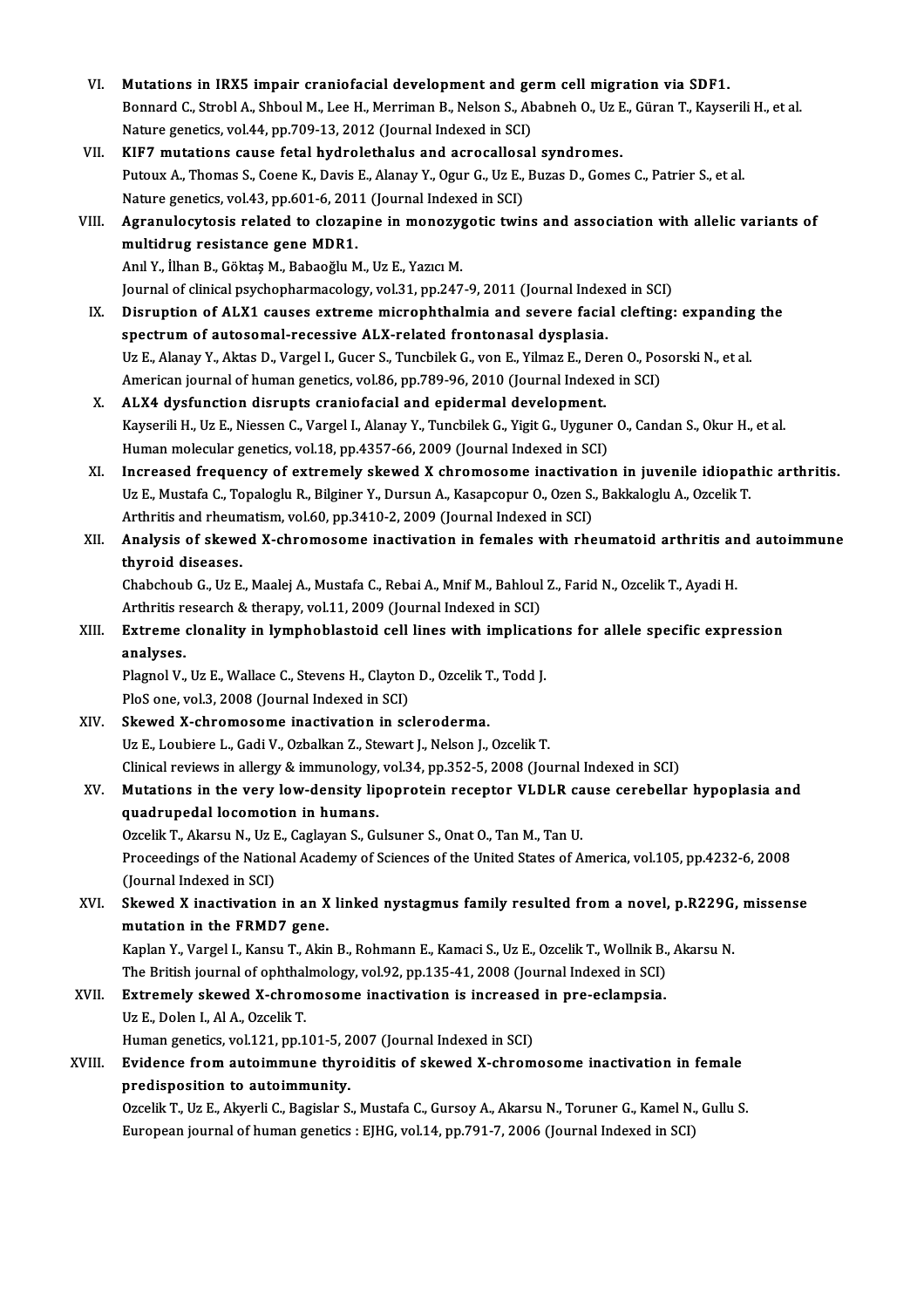#### Articles Published in Other Journals

- I. Assessing the Functional Properties of the TMCO1 Sequence Variants by Using In Silico Analyses<br>I. Assessing the Functional Properties of the TMCO1 Sequence Variants by Using In Silico Analyses<br>Ripin D. III USOVE, KURT 7 MED TUDINDICU IN CENDI JOUTHULD<br>Assessing the Functional Properties of the TMCO<br>PİRİM D., ULUSOY E., KURT Z., KAYA N., UZ YILDIRIM E.<br>Dürge Üniversitesi Bilim ve Telmeleji Dergisi vel 7 ne 5 Assessing the Functional Properties of the TMCO1 Sequence Variants by Using In Silico Analyses<br>PİRİM D., ULUSOY E., KURT Z., KAYA N., UZ YILDIRIM E.<br>Düzce Üniversitesi Bilim ve Teknoloji Dergisi, vol.7, no.3, pp.1931-1946,
	-
- PIRIM D., ULUSOY E., KURT Z., KAYA N., UZ YILDIRIM E.<br>Düzce Üniversitesi Bilim ve Teknoloji Dergisi, vol.7, no.3, pp.1931-1946, 2019 (Other Refereed Nat<br>II. Mutations in the interleukin receptor IL11RA cause autosomal rece Düzce Üniversitesi I<br>Mutations in the<br>craniosynostosis<br>Kaunn K. Li V. Vare

craniosynostosis<br>Keupp K., Li Y., Vargel I., Hoischen A., Richardson R., Neveling K., Alanay Y., Uz E., Elcioğlu N., Rachwalski M., et al. craniosynostosis<br>Keupp K., Li Y., Vargel I., Hoischen A., Richardson R., Neveling K., Alanay Y., Uz E., Elcioğlu N., Rachwa<br>Molecular Genetics and Genomic Medicine, vol.1, no.4, pp.223-237, 2013 (Journal Indexed in ESCI)<br>C

III. Genetic Relationship of Wild Einkorn Based on Geographical Distribution in Anatolia and Thrace using AFLP Markers Molecular Genetics and<br>Genetic Relationship<br>using AFLP Markers<br>UZE EDSOVE HAVVI

UZ E., ERSOY F., HAKKI E. E., AKKAYA M.

Journal of Applied Biological Sciences, vol.3, no.2, pp.21-26, 2009 (Other Refereed National Journals)

### Refereed Congress / Symposium Publications in Proceedings

- efereed Congress / Symposium Publications in Proceedings<br>I. Comprehensive Bioinformatic Analyses Of BRCA1/2 Variants Identified in Individuals With Personal Comprehensive Bioinformatic Analyses Of BRCA:<br>and/or Family History of BRCA-Related Cancers<br>pipim D. Jrave P. JJZ VII DIPIM E. ÖZEMPİ SAĞ S. TEMI Comprehensive Bioinformatic Analyses Of BRCA1/2 Va<br>and/or Family History of BRCA-Related Cancers<br>PİRİM D., kaya n., UZ YILDIRIM E., ÖZEMRİ SAĞ Ş., TEMEL Ş. G.<br>1st Burga International Canatics Devey Dermategenetics Symn and/or Family History of BRCA-Related Cancers<br>PİRİM D., kaya n., UZ YILDIRIM E., ÖZEMRİ SAĞ Ş., TEMEL Ş. G.<br>1st Bursa International Genetics Days: Dermatogenetics Symposium, Bursa, Turkey, 9 - 11 January 2020
- II. Next generation sequencing-based gene panel tests for the diagnosis of hereditary cancers 1st Bursa International Genetics Days: Dermatogenetics Symposium, Bursa, Turkey, 9 - 11 January 2020<br>Next generation sequencing-based gene panel tests for the diagnosis of hereditary cancers<br>ZEYBEK S., ALEMDAR A., kaya n., Next generation sequencing-based gene panel tests for the diagnosis of hereditary cancers<br>ZEYBEK S., ALEMDAR A., kaya n., Aliyeva L., KABLAN A., PİRİM D., UZ YILDIRIM E., ÖZEMRİ SAĞ Ş., TEMEL Ş. G.<br>American Society of Huma ZEYBI<br>Ameri<br>2019<br>Evalu American Society of Human Genetics 69th Annual Meeting, Houston, Uni<br>2019<br>III. Evaluation of ALX homeobox gene variants using in silico tools<br>67TEPE M, *VOCM, VARTALOČLUE B*, JIZ VU DIPIM E
- 2019<br><mark>Evaluation of ALX homeobox gene variants using</mark><br>ÖZTEPE M., KOÇ M., KARTALOĞLU E. B. , UZ YILDIRIM E.<br><sup>7th International Congress efthe Melegular Biology Asse</sup> Evaluation of ALX homeobox gene variants using in silico tools<br>ÖZTEPE M., KOÇ M., KARTALOĞLU E. B. , UZ YILDIRIM E.<br>7th International Congress ofthe Molecular Biology Association of Turkey, 27 - 29 September 2019, pp.74<br>Ta
- ÖZTEPE M., KOÇ M., KARTALOĞLU E. B. , UZ YILDIRIM E.<br>7th International Congress of the Molecular Biology Association of Turkey, 27 29 September 2019, pp.74<br>IV. Targeted gene panel sequencing for hereditary kidney disease 7th International Congress of the Molecular Biology Asso<br>Targeted gene panel sequencing for hereditary kipathogenic variants related with these disorders<br>Jeven P. ALKAYA A. Aliveva L. KABLAN A. PIPIM D. LIZ Targeted gene panel sequencing for hereditary kidney diseases: efficiently detects ca<br>pathogenic variants related with these disorders<br>kaya n., ALKAYA A., Aliyeva L., KABLAN A., PİRİM D., UZ YILDIRIM E., ÖZEMRİ SAĞ Ş., TEM pathogenic variants related with these disorders<br>kaya n., ALKAYA A., Aliyeva L., KABLAN A., PİRİM D., UZ YILDIRIM E., ÖZEMRİ SAĞ Ş., TEMEL Ş. G<br>Uluslararası Katılımlı Erciyes Tıp Genetik Günleri 2019, Kayseri, Turkey, 21 kaya n., ALKAYA A., Aliyeva L., KABLAN A., PİRİM D., UZ YILDIRIM E., ÖZEMRİ SAĞ Ş., TEMEL Ş. G.<br>Uluslararası Katılımlı Erciyes Tıp Genetik Günleri 2019, Kayseri, Turkey, 21 - 23 February 2019<br>V. Identification of BRCA1/2 V
- Uluslararası Katılımlı Erciyes Tıp Genetik Günleri 2019, Kayseri, Turkey, 21 23 February 2019<br>Identification of BRCA1/2 Variants via Next Generation Sequencing for Therapeutic A<br>Özemri Sağ Ş., Kaya N., Alıyeva L., Kablan Identification of BRCA1/2 Variants via Next Generation Sequencing<br>Özemri Sağ Ş., Kaya N., Alıyeva L., Kablan A., Örnek C., Doğan B., Pirim D., Uz Yı<br>13th Balkan Congress of Human Genetics, Edirne, Turkey, 17 - 20 April 201 Özemri Sağ Ş., Kaya N., Alıyeva L., Kablan A., Örnek C., Doğan B., Pirim D., Uz Yıldırım E., Temel Ş. G.<br>13th Balkan Congress of Human Genetics, Edirne, Turkey, 17 - 20 April 2019<br>VI. Diagnostic efficiency of multiple gene
- 13th Balkan Congress of Human Genetics, Edirne, Turkey, 17 20 April 2019<br>Diagnostic efficiency of multiple gene panel in cardiomyopathy and hereditary arrhyth<br>ALEMDAR A., kaya n., Aliyeva L., KABLAN A., PİRİM D., UZ YILD Diagnostic efficiency of multiple gene panel in cardiomyopathy and<br>ALEMDAR A., kaya n., Aliyeva L., KABLAN A., PİRİM D., UZ YILDIRIM E., ÖZEMI<br>13th Balkan Congress of Human Genetics, Edirne, Turkey, 17 - 20 April 2019<br>Mele ALEMDAR A., kaya n., Aliyeva L., KABLAN A., PİRİM D., UZ YILDIRIM E., ÖZEMRİ SAĞ Ş., TEMEL Ş. G.<br>13th Balkan Congress of Human Genetics, Edirne, Turkey, 17 - 20 April 2019<br>VII. Molecular diagnosis of connective tissue diso
- 13th Balkan Congress of Human Genetics, Edirne, Turkey, 17 20 April 2019<br>Molecular diagnosis of connective tissue disorders using targeted gene pai<br>KABLAN A., kaya n., Aliyeva L., PİRİM D., UZ YILDIRIM E., ÖZEMRİ SAĞ Ş., Molecular diagnosis of connective tissue disorders using targeted gene pair<br>KABLAN A., kaya n., Aliyeva L., PİRİM D., UZ YILDIRIM E., ÖZEMRİ SAĞ Ş., TEMEL Ş. G.<br>13th Balkan Congress of Human Genetics, Edirne, Edirne, Turke KABLAN A., kaya n., Aliyeva L., PİRİM D., UZ YILDIRIM E., ÖZEMRİ SAĞ Ş., TEMEL Ş. G.<br>13th Balkan Congress of Human Genetics, Edirne, Edirne, Turkey, 17 - 20 April 2019<br>VIII. Genetic evaluation of the CFTR gene and comprehe
- 13th Balkan Congress of Human Genetics, Edirne, Edirne, Turkey, 17 20 April 2019<br>Genetic evaluation of the CFTR gene and comprehensive analysis of the sequence<br>Yılmaz E. B., kayan., Aliyeva L., KABLAN A., PİRİM D., UZ YI Genetic evaluation of the CFTR gene and comprehensive analysis of<br>Yılmaz E. B. , kaya n., Aliyeva L., KABLAN A., PİRİM D., UZ YILDIRIM E., ÖZEMR<br>13th Balkan Congress of Human Genetics, Edirne, Turkey, 17 - 20 April 2019<br>Ta Yılmaz E. B., kaya n., Aliyeva L., KABLAN A., PİRİM D., UZ YILDIRIM E., ÖZEMRİ SAĞ Ş., TEM<br>13th Balkan Congress of Human Genetics, Edirne, Turkey, 17 - 20 April 2019<br>IX. Targeted gene panel sequencing for hereditary Cancer
- TEMEL Ş. G. , ALEMDAR A., kaya n., Aliyeva L., KABLAN A., PİRİM D., UZ YILDIRIM E., ÖZEMRİ SAĞ Ş.<br>13th Balkan Congress of Human Genetics, Edirne, Turkey, 17 20 April 2019 Targeted gene panel sequencing for hereditary Cancers: Diagnostic<br>TEMEL Ş. G. , ALEMDAR A., kaya n., Aliyeva L., KABLAN A., PİRİM D., UZ YILDII<br>13th Balkan Congress of Human Genetics, Edirne, Turkey, 17 - 20 April 2019<br>Ost TEMEL Ş. G. , ALEMDAR A., kaya n., Aliyeva L., KABLAN A., PİRİM D., UZ YILDIRIM E., ÖZEMRİ SAĞ Ş.<br>13th Balkan Congress of Human Genetics, Edirne, Turkey, 17 - 20 April 2019<br>X. Osteogenezis imperfekta ön tanılı hastaların h
- 13th Balkan Con<br>Osteogenezis in<br>ile dizilenmesi<br>Aliyoya Lakaya y Osteogenezis imperfekta ön tanılı hastaların hedefe yönelik gen paneli kull<br>ile dizilenmesi<br>Aliyeva L., kaya n., KABLAN A., PİRİM D., UZ YILDIRIM E., ÖZEMRİ SAĞ Ş., TEMEL Ş. G.<br>2. Ege Endelmin Hestelliler ve Cenetik Semneg ile dizilenmesi<br>Aliyeva L., kaya n., KABLAN A., PİRİM D., UZ YILDIRIM E., ÖZEMRİ SAĞ Ş., TEMEL Ş. G.<br>3. Ege Endokrin Hastalıklar ve Genetik Sempozyumu, İzmir, Turkey, 7 - 09 March 2019

XI. Identification and analysis of novel variants associated with breast and ovarian cancer in BRCA1 and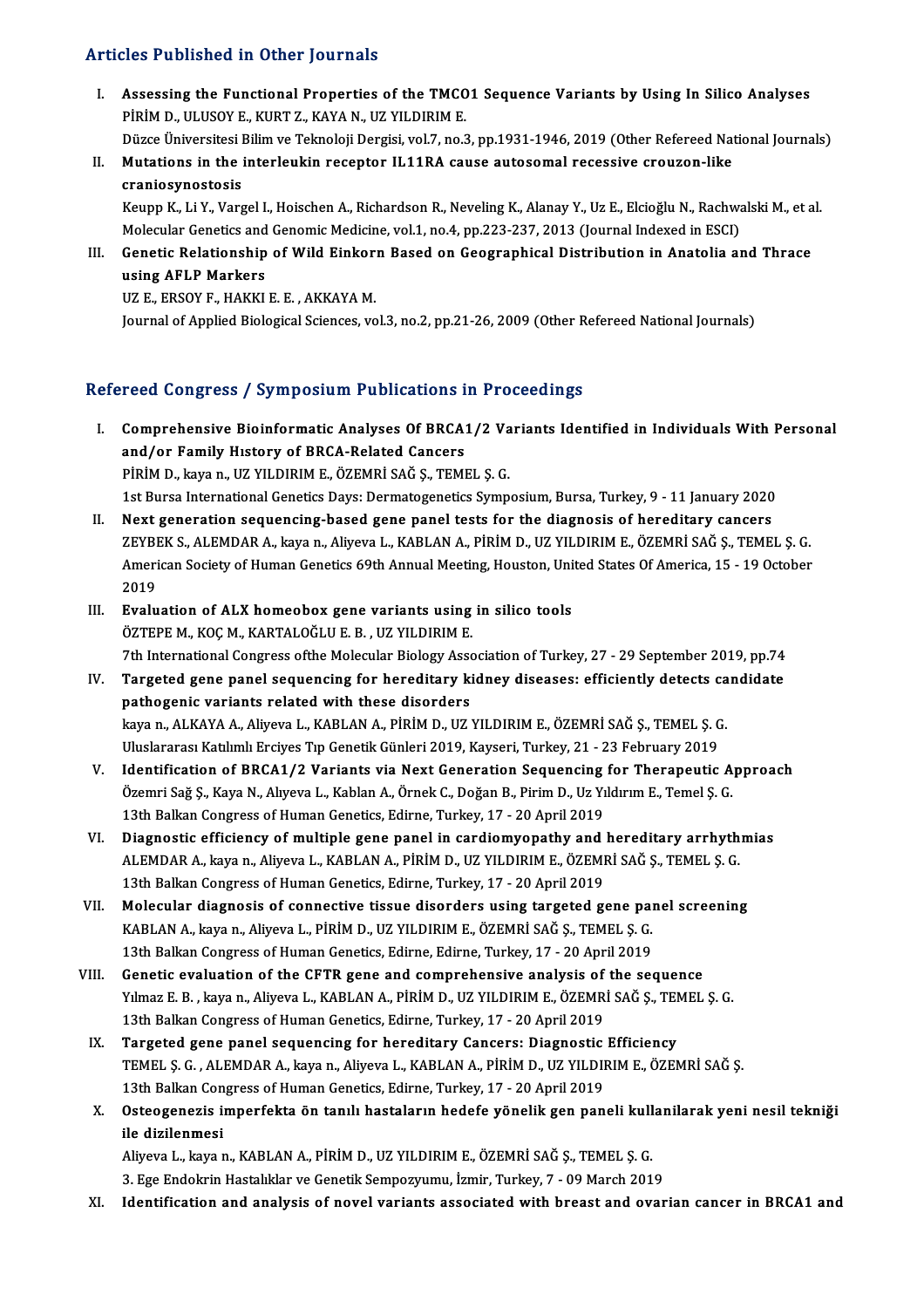#### BRCA2 Genes

BRCA2 Genes<br>Aliyeva L., kaya n., kurt z., KABLAN A., ÖZEMRİ SAĞ Ş., PİRİM D., UZ YILDIRIM E., TEMEL Ş. G.<br>13. Ulucal Tıbbi Canatil: Kangnesi Antalya, Antalya, Turkey, 7., 11 Nevember 2018 BRCA2 Genes<br>Aliyeva L., kaya n., kurt z., KABLAN A., ÖZEMRİ SAĞ Ş., PİRİM D., UZ YILDIRIM E., TE<br>13. Ulusal Tıbbi Genetik Kongresi Antalya, Antalya, Turkey, 7 - 11 November 2018<br>Saneoning of sommon and novel variante in th Aliyeva L., kaya n., kurt z., KABLAN A., ÖZEMRİ SAĞ Ş., PİRİM D., UZ YILDIRIM E., TEMEL Ş. G.<br>13. Ulusal Tıbbi Genetik Kongresi Antalya, Antalya, Turkey, 7 - 11 November 2018<br>XII. Screening of common and novel variants in

## 13. Ulusal Tibbi Genetik Kongresi Antalya, Antalya, Turkey, 7 - 11 November 2018<br>Screening of common and novel variants in the MEFV Gene in patients v<br>fever (FMF) symptoms by using next generation sequencing Screening of common and novel variants in the MEFV Gene in patients with famil<br>fever (FMF) symptoms by using next generation sequencing<br>kaya n., kurt z., Aliyeva L., KABLAN A., ÖZEMRİ SAĞ Ş., UZ YILDIRIM E., PİRİM D., TEME kaya n., kurt z., Aliyeva L., KABLAN A., ÖZEMRİ SAĞ Ş., UZ YILDIRIM E., PİRİM D., TEMEL Ş. G.

## kaya n., kurt z., Aliyeva L., KABLAN A., ÖZEMRİ SAĞ Ş., UZ YILDIRIM E., PİRİM D., TEMEL Ş. G.<br>13. Ulusal Tıbbi Genetik Kongresi, Antalya, 2018, Antalya, Turkey, 7 - 11 November 2018<br>XIII. Treatment of collagen-induced 13. Ulusal Tibbi Genetik Kongresi, Antalya, 2018, Antalya, Turkey, 7 - 11 November 2018<br>Treatment of collagen-induced arthritis mice model with genetically modified<br>cells Treatment of collagen-induced arthritis mice model with genetically modified t<br>cells<br>yilmaz i., karaçay m., güvenç g., UZ YILDIRIM E., budak f., ERSOY F., YALÇIN M., ORAL H. B.<br>Eth Euroneen Congress of Immunelegy, 2, 05 Se

yilmaz i., karaçay m., güvenç g., UZ YILDIRIM E., budak f., ERSOY F., YALÇIN M., ORAL H. B. 5th European Congress of Immunology, 2 - 05 September 2018

## XIV. Treatment of Collagen-induced arthritis mice model with genetically modified tolerogenic dendritic cells Treatment of Collagen-induced arthritis mice model with genetically modifie<br>cells<br>YILMAZ İ., KARAÇAY M., GÜVENÇ G., UZ E., BUDAK F., ERSOY F., YALÇIN M., ORAL H. B.<br>Eth Euroneen Congrees of Immunelegy, 2., 05 Sentember 201

cells<br>YILMAZ İ., KARAÇAY M., GÜVENÇ G., UZ E., BUDAK F., ERSOY F., Y<br>5th European Congress of Immunology, 2 - 05 September 2018<br>Downnegylation of CD80.486 expression on the surface a 5th European Congress of Immunology, 2 - 05 September 2018

## XV. Downregulation of CD80/86 expression on the surface of Mouse bone marrow derived dendritic cells via CTLA4 expression in endoplasmic reticulum. Downregulation of CD80/86 expression on the surface of Mouse bon<br>cells via CTLA4 expression in endoplasmic reticulum.<br>karaçay m., yılmaz i., güvenç g., UZ E., budak f., ERSOY F., YALÇIN M., ORAL H. B.<br>World Immune regulati

cells via CTLA4 expression in endoplasmic reticulum<br>karaçay m., yılmaz i., güvenç g., UZ E., budak f., ERSOY F., YAI<br>World Immune regulation meeting XII, 14 - 17 March 2018<br>Silonging of CD80and CD86 eynnession on the surfe

karaçay m., yılmaz i., güvenç g., UZ E., budak f., ERSOY F., YALÇIN M., ORAL H. B.<br>World Immune regulation meeting XII, 14 - 17 March 2018<br>XVI. Silencing of CD80and CD86 expression on the surface of RAW 264.7 cells via CRI World Immune regulation meeting XII, 14 - 17 March 2018<br>Silencing of CD80and CD86 expression on the surface of RAW 264.7 c<br>ardahanlı e., aras m., özkazanç d., UZ E., budak f., ERSOY F., SÜTLÜ T., ORAL H. B.<br>World Immune re Silencing of CD80and CD86 expression on the surface<br>ardahanlı e., aras m., özkazanç d., UZ E., budak f., ERSOY F., S<br>World Immune regulation meeting XII, 14 - 17 March 2018<br>Comparison of the Expression of CLUT 1 (SLC2A1) s ardahanlı e., aras m., özkazanç d., UZ E., budak f., ERSOY F., SÜTLÜ T., ORAL H. B.<br>World Immune regulation meeting XII, 14 - 17 March 2018<br>XVII. Comparison of the Expression of GLUT-1 (SLC2A1) and GLUT-3 (SLC2A3) Genes an

## World Immune regulation meeting XII, 14 - 17 Ma<br>Comparison of the Expression of GLUT-1 (S<br>miRNAs in Human Breast Cancer Cell Lines<br>Dundar B, UZ E Comparison of<br>miRNAs in Hun<br>Dundar B., UZ E.<br>Eth International miRNAs in Human Breast Cancer Cell Lines<br>Dundar B., UZ E.<br>5th International Congress of the Molecular Biology Association of Turkey, 8 - 10 September 2017<br>Downnegy lation of CD80 (86 expression on the surface of BAW 264.7

Dundar B., UZ E.<br>5th International Congress of the Molecular Biology Association of Turkey, 8 - 10 September 2017<br>XVIII. Downregulation of CD80/86 expression on the surface of RAW 264.7 cells via intracellular CTLA4.<br>Karaç 5th International Congress of the Molecular Biology Associan<br>Downregulation of CD80/86 expression on the surface Karaçay M., Yılmaz İ., UZ E., BUDAK F., ERSOY F., ORAL H. B. Downregulation of CD80/86 expression on the surface of RAW 264<br>Karaçay M., Yılmaz İ., UZ E., BUDAK F., ERSOY F., ORAL H. B.<br>11th World Immune Regulation Meeting (WIRM 2017), 15 - 18 March 2017<br>Preliminary regults of senati

Karaçay M., Yılmaz İ., UZ E., BUDAK F., ERSOY F., ORAL H. B.<br>11th World Immune Regulation Meeting (WIRM 2017), 15 - 18 March 2017<br>XIX. Preliminary results of genetic divergence among marine and freshwater populations o 11th World Immune Regulation I<br>Preliminary results of genetic<br>boyeri Risso 1810 in Turkey<br>CENCOČLUJ - UZ E-KIRANKAYA Preliminary results of genetic divergence amon<br>boyeri Risso 1810 in Turkey<br>GENÇOĞLU L., UZ E., KIRANKAYA Ş. G. , EKMEKÇİ F. G.<br>EINS IL Encebunter Invasives Networking for Strategy boyeri Risso 1810 in Turkey<br>GENÇOĞLU L., UZ E., KIRANKAYA Ş. G. , EKMEKÇİ F. G.<br>FINS II-Freshwater Invasives Networking for Strategy Conference, Zagreb, Croatia, 11 - 14 July 2016<br>Meleküler markörlerin Türkiye buğdaylarınd

GENÇOĞLU L., UZ E., KIRANKAYA Ş. G. , EKMEKÇİ F. G.<br>FINS II-Freshwater Invasives Networking for Strategy Conference, Zagreb, Croatia, 11 - 14 July 2016<br>XX. Moleküler markörlerin Türkiye buğdaylarında genetik ilişki çal FINS II-Freshwater Invasives Networking for Strategy Conference, Zagreb, Croatia, 11 - 14 July 2016<br>Moleküler markörlerin Türkiye buğdaylarında genetik ilişki çalışmalarında kullanılması Miki<br>Markörü Geliştirilmesinin yeni Moleküler markörlerin Türkiye buğdaylarında genetik ilişki çalışmalarında kullan<br>Markörü Geliştirilmesinin yeni bir yöntemi ve hastalığa dayanıklılık genlerinin ar:<br>AKKAYA M., HAKKI E. E. , bilgiç h., BÜYÜKÜNAL E. B. , ERS Markörü Geliştirilmesinin yeni bir yöntemi ve hastalığa dayan<br>AKKAYA M., HAKKI E. E. , bilgiç h., BÜYÜKÜNAL E. B. , ERSOY F., UZ E., b<br>12. Biyoteknoloji Kongresi, Balıkesir, Turkey, 17 - 21 September 2001<br>A navel iselation AKKAYA M., HAKKI E. E. , bilgiç h., BÜYÜKÜNAL E. B. , ERSOY F., UZ E., bo:<br>12. Biyoteknoloji Kongresi, Balıkesir, Turkey, 17 - 21 September 2001<br>XXI. A novel isolation method OF SSRs NO CLONING NO SCREENING

12. Biyoteknoloji Kongresi, Balıkesir, Tur<br>A novel isolation method OF SSRs N<br>AKKAYA M., HAKKI E. E. , ERSOY F., UZ E.<br>International Blant Animal Conome IV Co AKKAYA M., HAKKI E. E. , ERSOY F., UZ E.<br>International Plant Animal Genome IX Conference, San Diego, United States Of America, 13 - 17 January 2001

### Supported Projects

Supported Projects<br>YILDIZ G., YILMAZ Ö., UZ YILDIRIM E., Project Supported by Higher Education Institutions, Ultraviyole Radyasyonunun<br>Sublittoral Daniz Yosunlar: Uzerine Etkilori, 2021, "Continues Supporteur Frojects<br>YILDIZ G., YILMAZ Ö., UZ YILDIRIM E., Project Supported by H<br>Sublittoral Deniz Yosunları Üzerine Etkileri, 2021 - Continues<br>UZ VILDIPIM E. BİRİM D., KILIÇ ÇÜLTEKİN S. S., ÇEKİÇ S. Pro YILDIZ G., YILMAZ Ö., UZ YILDIRIM E., Project Supported by Higher Education Institutions, Ultraviyole Radyasyonunur<br>Sublittoral Deniz Yosunları Üzerine Etkileri, 2021 - Continues<br>UZ YILDIRIM E., PİRİM D., KILIÇ GÜLTEKİN S.

Sublittoral Deniz Yosunları Üzerine Etkileri, 2021 - Continues<br>UZ YILDIRIM E., PİRİM D., KILIÇ GÜLTEKİN S. Ş. , ÇEKİÇ Ş., Project Supported by Higher Education Institutions, Yaygın<br>Değişken İmmün Yetmezlik hastalarında NF-UZ YILDIRIM E., PİRİM D., KILIÇ GÜLTEK<br>Değişken İmmün Yetmezlik hastalarında<br>yöntemlerle analizleri, 2020 - Continues<br>UZ VILDIPIM E. ABLE. Project Sunnerte Değişken İmmün Yetmezlik hastalarında NF-KB1 ve NF-KB2 tüm gen dizi varyantlarının saptanması ve biyoinforma<br>yöntemlerle analizleri, 2020 - Continues<br>UZ YILDIRIM E., ARI F., Project Supported by Higher Education Institutio

yöntemlerle analizleri, 2020 - Continues<br>UZ YILDIRIM E., ARI F., Project Supported by Higher Education Institutions, Akciğer kanseri hücre hatlarında ALX3<br>geninin ifade ve promotor bölgesinin metilasyon düzeyinin araştırıl